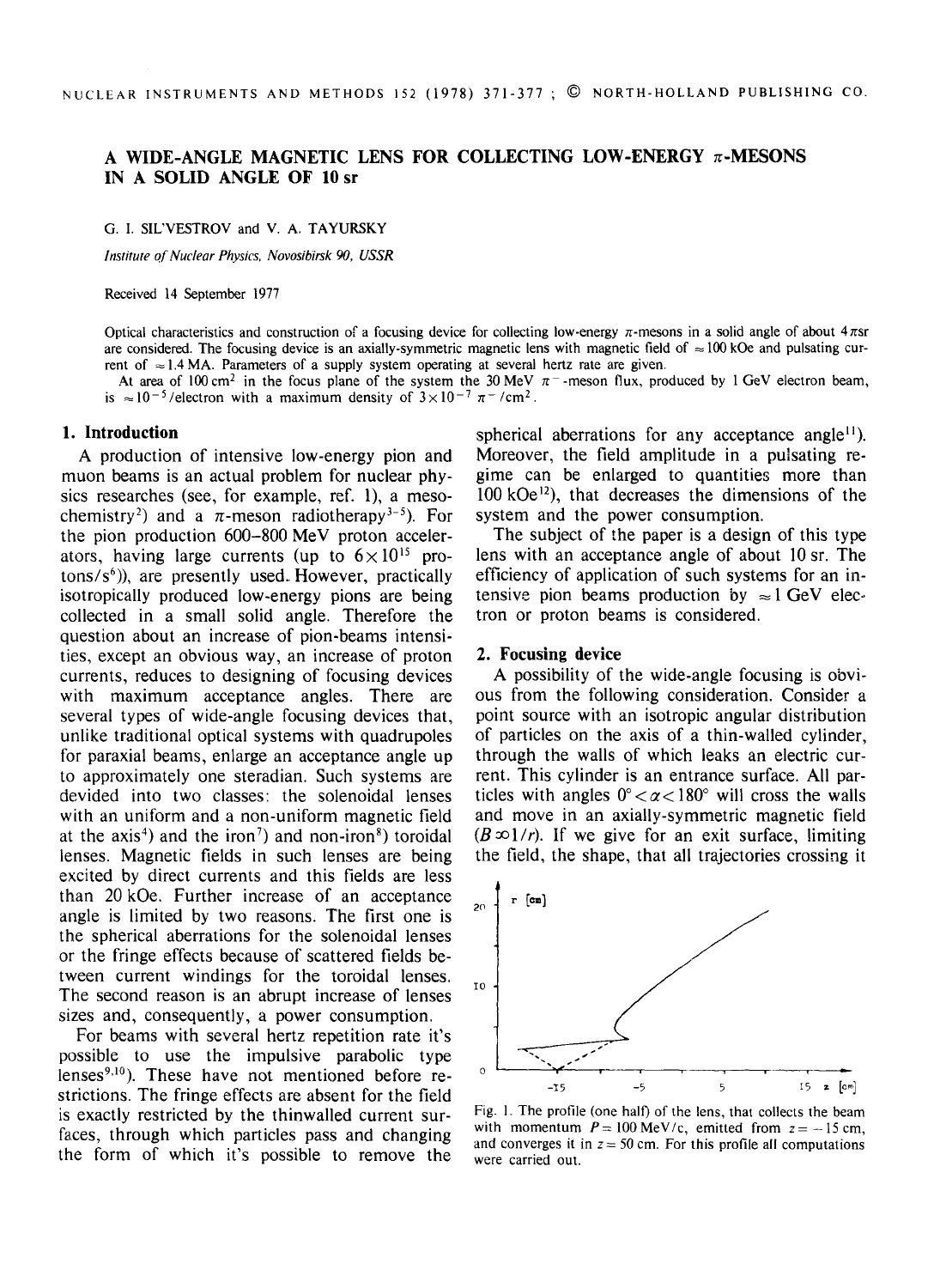have the zero angle with the axis, we shall receive the focusing device, collecting practically all particles in a parallel beam. Changing the shape of the exit surface, one can receive the beam, that converges in a given point on the axis of the system. Fig. 1 gives the profile of the lens for which the focusing properties were studied. For decreasing of mechanical stresses in the place, where the cylindrical surface goes into the exit surface, the entrance surface was chosen to have the conic form. Its profile in  $r, z$  coordinates is given by the equation:

$$
r = 0.1 z + 4.2. \tag{1}
$$

The exit surface was determined from the condition of hit of particles with momentum  $P = 100$  MeV/c in the point  $z = 50$  cm. The source was placed in the point  $z = -15$  cm. The exit surface was calculated by means of numerical integration of equations of motion of particles in an axially-symmetric magnetic field:

$$
B = B_0 \frac{r_0}{r},\tag{2}
$$

where  $B_0$  is the field strength at the surface of radius  $r_0$ . The lens collects the particles with angles  $30^{\circ} < \alpha < 150^{\circ}$ . The convergence angle in the focus of the system is  $\alpha_{\rm conv} \approx 25^{\circ}$ . The maximum trajectory radius for  $\alpha = 150^{\circ}$  is  $r_{\text{max}} = 22$  cm. For a pulsating current amplitude of 1.4 MA, a maximum field at the entrance surface at  $r = 2.5$  cm is  $B_{\text{max}} = 112$  kOe. In this focusing device the spherical aberrations are absent, but appears an additional size of the beam in the focal plane because of scattering in the walls. The last can be neglected, if it is small compared with the size, that is due to a non-point likeness of the source. In calculations of the scattering effects in the lens the entrance surface was taken of 0.5 cm thickness and the exit surface of 0.2 cm thickness. The walls were assumed to be made out of aluminium, that bears the maximum strains of  $2000 \text{ kg/cm}^2$ . The scattering was calculated according to the Molière theory. With the mentioned parameters and the point-like source (placed in the point  $z = -15$  cm) the average square of the beam radius in the focal plane  $(z = 50 \text{ cm})$ , connected with the scattering in the walls, is equal to  $\langle R_{\theta}^2 \rangle = (23 \pm 1.7) \text{ cm}^2$ . The scattering in the entrance surface gives:  $\langle R_a^2 \rangle = (18 \pm 1.4) \text{ cm}^2$  and in the exit surface  $\langle R_{\theta}^2 \rangle = 6.6 \pm 0.6$  cm<sup>2</sup>. The curve in fig. 2 shows the average square of the beam radius in the focal plane for the source of  $L$  cm length without the

scattering of particles in the walls. It was assumed that particles are uniformly produced along the target axis. This quantity is being compared with  $\langle R_{\theta}^2 \rangle$ . One can see, that for the target of more than  $L_{\theta} \approx 2.1$  cm length,  $\langle R_L^2 \rangle > \langle R_{\theta}^2 \rangle$ . Thus the scattering can be neglected for the target of  $L \gtrsim L_a$ length.

The lens does not collect the particles going forward in a solid angle of about 1 sr. There is placed a tungsten cone stopper. This stopper restricts the drift space outside the exit surface (fig. 3). For trajectories with a big radius, the drift space is limited by the walls of a cone hole in the shield. That is, the space between this cone surfaces serves as a diaphragm for a pion beam and restricts a momentum spectrum of particles passing across the lens (fig. 5). To separate a beam better one can place inside the lens several additional cone diaphragms along the trajectories of equilibrium particles.

## **3. Construction of the lens and a supply system**

The experience of designing and investigation of the thin-walled covers with a big pulsating current<sup>9,10,12</sup>) shows, that the covers conserve the mechanical firmness at more than 100 kOe magnetic field. A specific form of the current surfaces profiles of the described lens needs a special investigation of its mechanical properties in the regime of the dynamical loading, but this question is not discussed in the paper. The major problem in elab-



Fig. 2. The comparison of the beam size in the focal plane for the point-like source, taking account of pion scattering in the walls of the lens, with the beam size for the enlonged source, but without scattering in the walls. The center of the converter is placed in the point  $z=-15$  cm. It was assumed, that particles of momentum  $P_{\pi} = 100 \text{ MeV/c}$  emerge uniformly along the converter axis.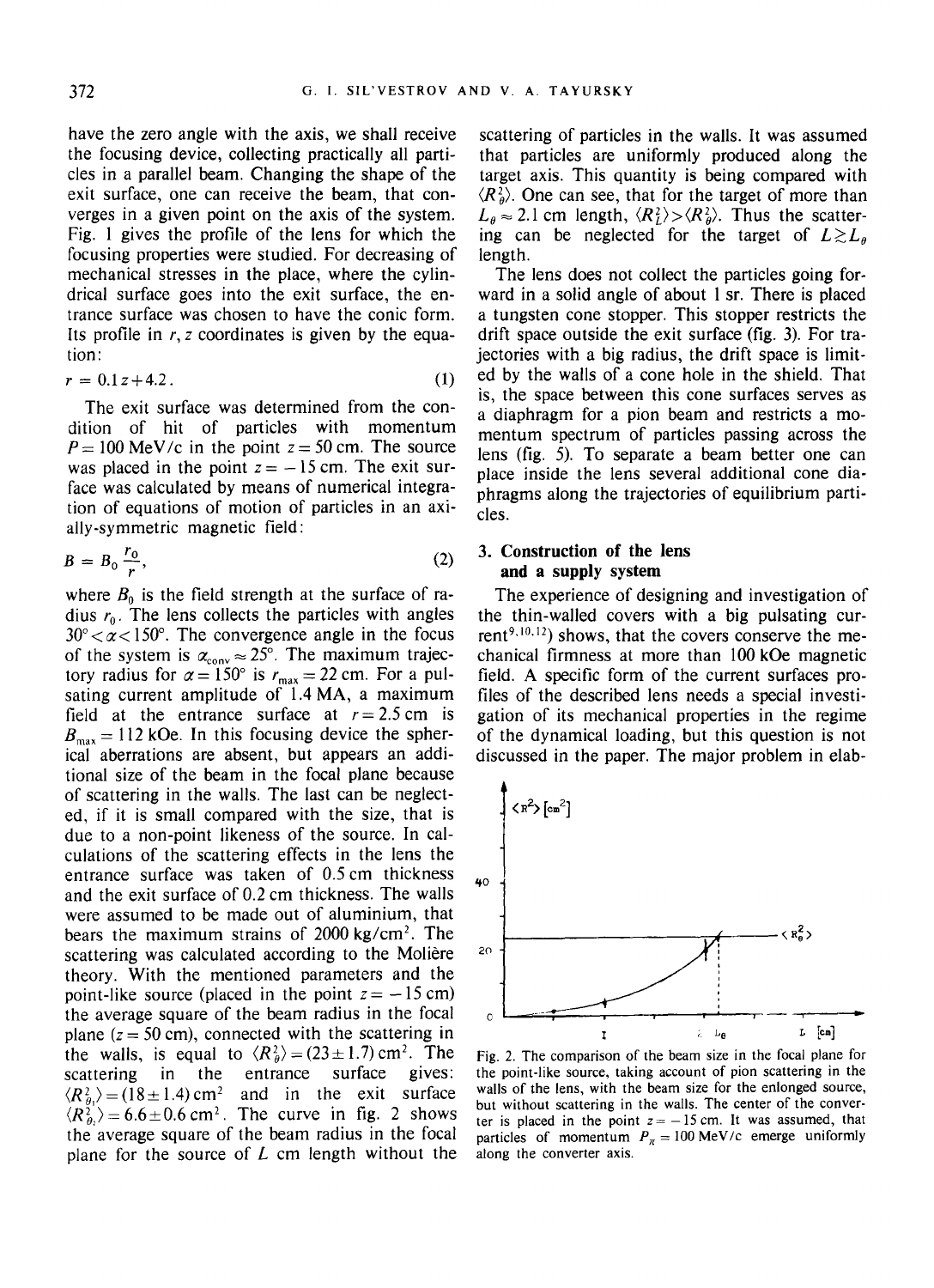

Fig. 3. The complete view of the focusing device.  $1 -$  transformer;  $2 -$  toroidal iron;  $3 -$  secondary coil winding of the transformer;  $4$  – primary coil windings;  $5$  – cover; 6, 12 – pressing rings of the grip contacts;  $7$  – profilied coaxial tyre;  $8$  – body of the lens;  $9$  – pressing contact ring; 10, 17 – entrance and exit of the colling system; 11 – lead shield; 13 – coaxial current contacts;  $14$  - load-bearing bolts, supporting the tyre;  $15$  - contact grips;  $16$  - stop flange for supporting the pressing and pressing out bolts;  $18$  - converter target;  $19$  - tungsten stopper;  $20$  - stop passage detail;  $21$  - corpus of the water cooling.

orating of the lens is a construction of electrical contacts for currents up to 1.4 MA. For rigidly done up ends of the lens and for necessary contact efforts the electrical contacts must not give additional static strains in cross-sections of the lens. Another important problem is a creation of an intensive cooling of the thin-walled current surfaces, operating at several Hertz rate. Fig. 3 gives the lens with contact buses and a transformer. The lens is inserted in the profiled along the external trajectory coaxial tyre (7); the pressing ring (9) reinforces the lens at its end. The second end of the lens is not rigidly reinforced in the longitudinal direction and it's connected with the electrical contact (13) with the help of 18 grip dumes (15), uniformly distributed along the perimeter of the end. After dighting the contacts, the free end of the lens is firmly fixed relative to the detail (16) with the help of a system of the alternating pressing and pressing out bolts. The cone-like tungsten stopper (19), serving for absorption of particles after the target, is a load-bearing element of the construction in the same time. Through the passage detail (20), the stopper is pressed to the body of the lens at the place, where the entrance and exit surfaces join together. This place is the third point of support of the lens.

There are two variants of a water cooling of the lens. At cycles rate  $\approx 0.2$  Hz and less, the power, emitted in the lens, can be dissipated by a pulverization of water at its internal surface<sup>12</sup>). In fig. 3 the more intensive cooling system is represented.

In this case we lose a little in transparency, but such cooling system can provide a better dissipation of heat. This cooling system can dissipate about  $100 \text{ W/cm}^2$  from the cone part of the lens and operate at several hertz current pulses repetition frequency. For this purpose the body of the lens is done out of two layers. This permits to create better conditions for the dissipation of heat with the help of a continuous stream of water between the layers. The internal non-current surface of the lens is done out of two parts. The parts are hermitized at the ends at the place of contact with the stopper, as it is shown in fig. 3.

The lens is supplied by the unipolar puls of sinusoidal current formed by the discharge of a capacity battery on the lens, that represents an inductive load. The capacity battery is switched on with the help of a thyristor valves system and discharges on the lens through the matching transformer having a small dissipation. The technique of creation of such generators is well developed at present<sup>14</sup>). The lens has an inductance of  $50$  nH and at a current of 1.4 MA the magnetic field energy in the operating volume is about 50 kJ. For a pulse duration of 100  $\mu$ s the voltage on the lens is equal to 2.5 kV and for a transformation ratio of 10, it is necessary to commutate in the primary coil a current of 140kA at a voltage of  $V_1 = \pm 15$  kV. This voltage is calculated taking account of parasitic parameters of the transformer. The transformer has the grounded center point. A reactive power of the transformer is equal to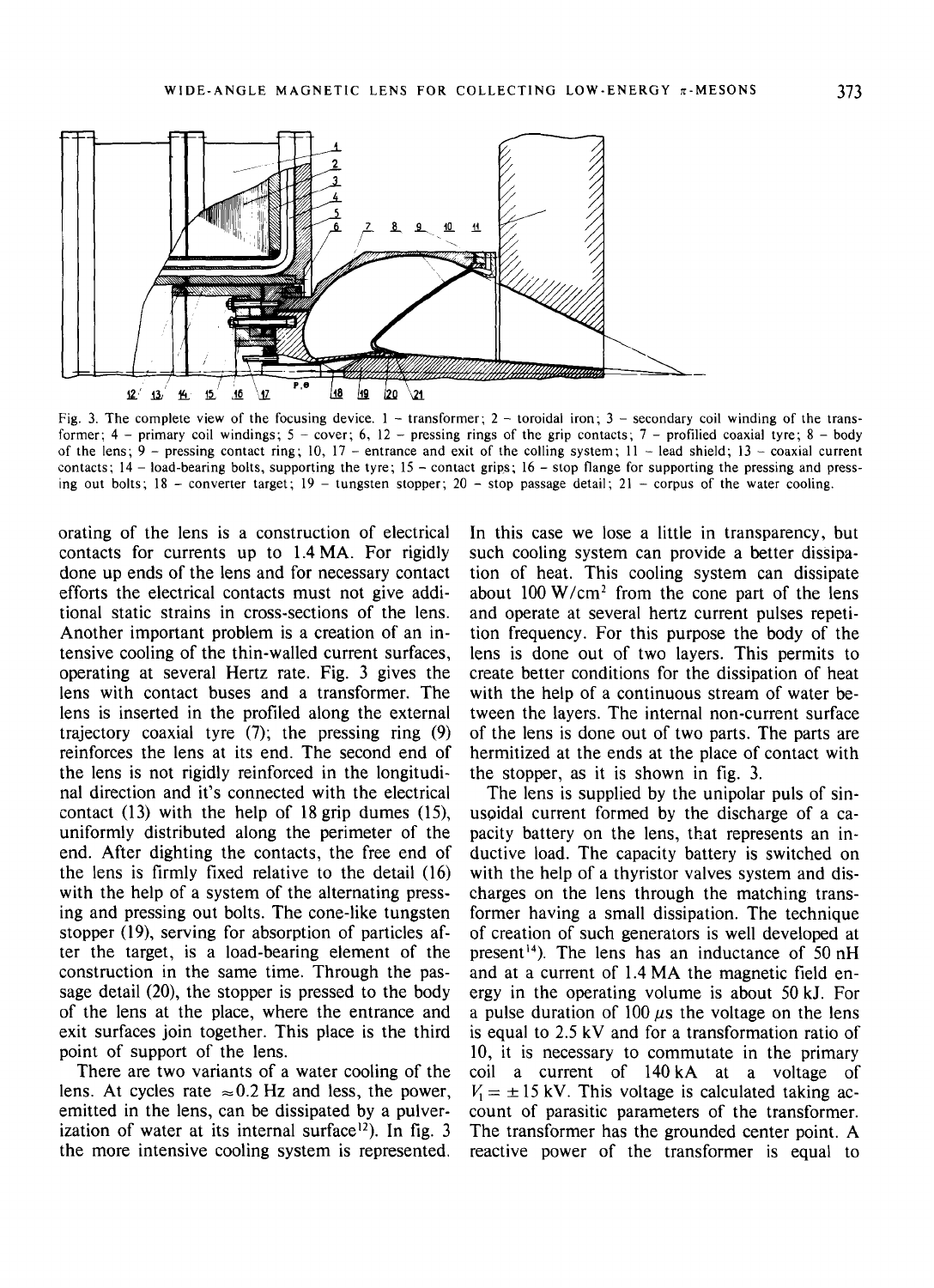4 GW. This generator has been constructed in IYaF SO AN and it is being tested at present. Diminishing a current frequency one can scale up a pulse duration. In this case the generator simplifies considerably. A Q-factor of the lens is high enough ( $Q \approx 50$ ). The active power losses in the contour at 10Hz frequency are equal to 15-20 kW. In this case the maximum heat flux in the cone part of the lens is about  $100 \text{ W/cm}^2$ .

## **4. Parameters of**  $\pi$ **-meson beam**

Creation of focusing devices, collecting practically all  $\pi$ -mesons of a given momentum interval, produced in a target, will permit to have intensive meson beams not only from proton accelerators, but also from electron accelerators. First this question was discussed in ref. 5. From this work follows, that a pion flux in a focus of a special system will be only 30 times less for the electron conversion in comparison with the proton conversion at about 1 GeV energy and for the same collection conditions.

For the focusing system that we consider, geometrical conditions of the pion production are different for the proton and electron conversions. For an effective use of the proton beam the converter target should be about one inelastic nuclear interaction length long ( $\lambda_{in} \approx 10$  cm for tungsten at  $E_p \approx 1$  GeV). For the electron beam the target should be 2-3 times as long as  $t_{\text{max}}(E_y > m_\pi)$ , where  $t_{\rm max} \approx 1.5 X_0^{-16}$  is the maximum position of the shower curve for photons of energy  $E_y > m_\pi$  $(m_{\pi}-\text{pion mass})$  at  $E_e = 1$  GeV. For tungsten the radiation length is  $X_0 = 0.35$  cm. In the last case the pion source is more "bright". This slightly compensates a relatively low conversion efficiency for the electron beam.

In the given below calculations of the conversion efficiency for the electron beam we use the cylindrical tungsten target of  $L=2$  cm length  $(5.7 X_0$  of Wo). For this target the beam size in the focal plane given by dispersion of pion production points is equal to the dimension because of scattering in the walls of the lens (fig. 2). It was assumed for simplicity that pions emerge uniformly along the target axis. Really most pions emerge in the area of  $t_{\text{max}}$ , so the calculations make a picture worse, and the beam size in the focal plane will be determined mostly by the scattering in the walls. The incident beam was assumed to be infinitely thin and we neglected by the ionisation losses and multiple scattering of pions in the target.

For the incident beam energy of  $E_e \lesssim 1$  GeV the main input in a  $\pi$ -yield from the target gives a single photoproduction of pions from the target nuclei by y-quanta of the electron-photon shower in the converter. To estimate the  $\pi$ <sup>-</sup>-momentum spectrum we used the experimental data on the pion photoproduction from carbon and copper nuclei17,18). From ref. 18 follows that for the photon energy:  $300 \le E_y \le 700 \text{ MeV}$  and  $\theta_{\text{lab}} \approx 28^\circ$  the cross-section depends on A-Z **as:** 

$$
\frac{\mathrm{d}\sigma}{\mathrm{d}\Omega} \infty \ (A - Z)^{0.8},\tag{3}
$$

where  $A$  – atomic weight,  $Z$  – atomic number. From the data on the  $\pi^-$  photoproduction from neutrons<sup>19</sup>) follows, that at  $E_{y} \lesssim 1$  GeV the low-energy pions emerge almost isotropically in the laboratory system ( $d\sigma/d\Omega \approx$  const). Using this data we have for the  $\pi$ -yield from the target the following expression:

$$
\frac{dN_{\pi}}{d\rho_{\pi}} = \frac{N_{A}}{A} \left(\frac{A-Z}{6}\right)^{0.8} \int_{E_{\text{thr}}}^{E_{\text{e}}} g(E_{\text{e}}, E_{\gamma}) \, \mathrm{d}E_{\gamma} \int_{0}^{\pi} 2\pi \times \times \sin \alpha \, \mathrm{d}\alpha \, \frac{\mathrm{d}^{2} \, \sigma_{\text{e}}(E_{\gamma}, P_{\pi}, \alpha)}{\mathrm{d}P_{\pi} \mathrm{d}\Omega}, \tag{4}
$$

where  $P_{\pi}$  – the momentum and  $E_{\pi}$  – the energy of pions,  $E_{\text{thr}} \approx E_{\pi}$  - the threshold energy for the pion photoproduction,  $g(E_e, E_y) = 0.57 X_0 \cdot E_e / E_y^2$  the differential track length of photons<sup>20,21</sup>),  $E_e'$  the incident electron beam energy,  $E_y$  – the photon energy,  $N_A$  – the Avogadro number,  $d^2\sigma_c(E_y, P_\pi, \alpha)/dP_\pi d\Omega$  – the twice differential single  $\pi$ <sup>-</sup>-mesons photoproduction cross-section from carbon nuclei<sup>17,18</sup>). A numerical integration of eq. (4) gives  $dN_{\pi}/dP_{\pi}$  in fig. 4. From this figure



Fig. 4. The spectrum of the pions, produced in the tungsten converter by 1 GeV electrons.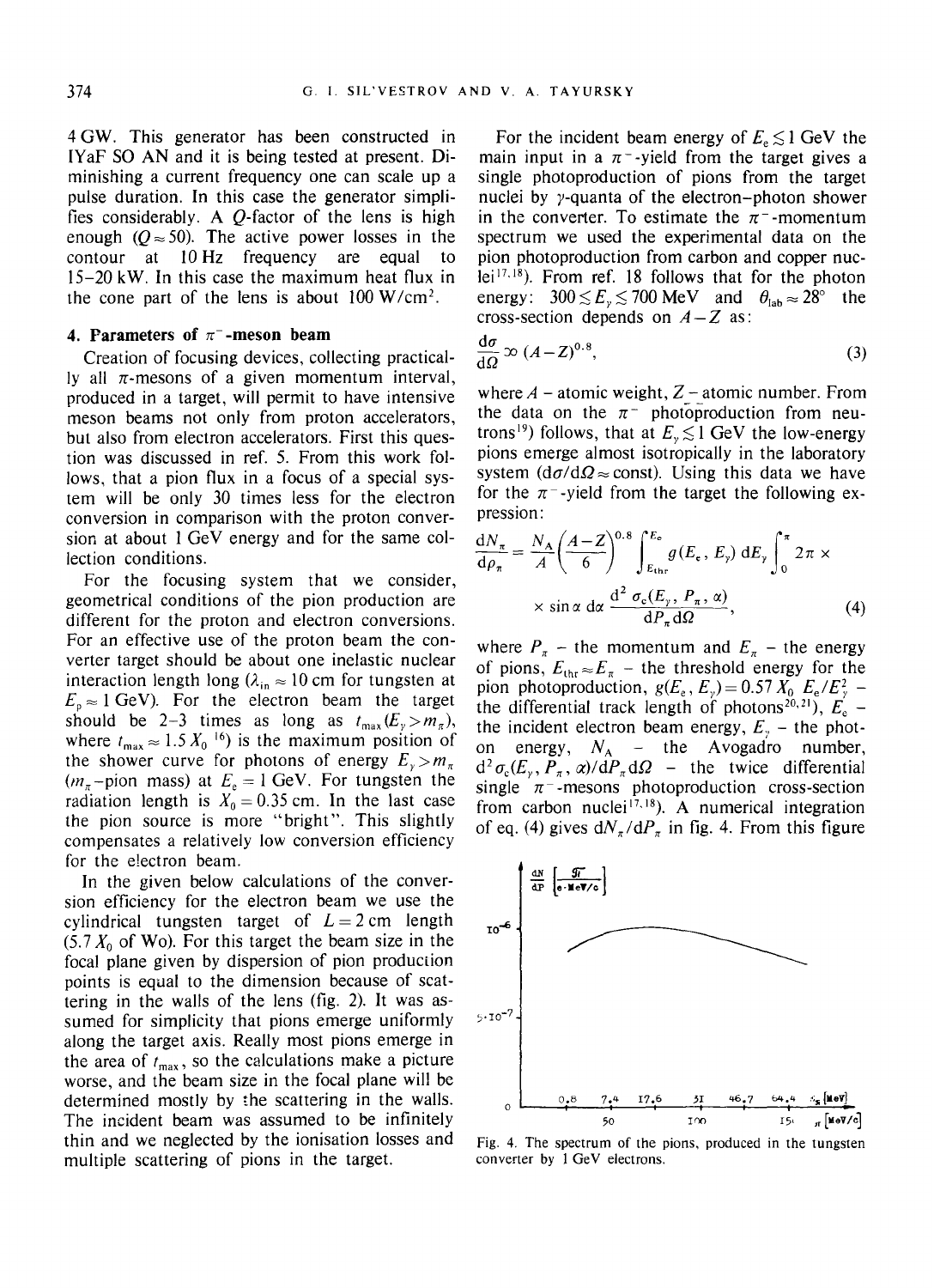follows that the spectrum does not change appreciably for  $P<sub>\pi</sub> = 100-150$  MeV/c and one can use for estimates:

$$
\frac{dN_{\pi}}{dP_{\pi}} \approx 10^{-6} \pi^{-} \text{ MeV}^{-1} \text{ c (incident electron)}^{-1}. \quad (5)
$$

The momentum spectra of  $\pi$ <sup>-</sup>-mesons in the focal plane of the lens are represented in fig. 5. The histograms give pion spectra within circles of different radii R  $(1-R=2 \text{ cm}, 2-R=4 \text{ cm},$  $3-R = 8$  cm). The spectra are normalized to the total numbers of pions produced with angles  $30^{\circ} < \alpha < 150^{\circ}$  in the 5 MeV/c momentum intervals. Their maxima moved from  $P_\pi = 100 \text{ MeV/c, for}$ which the profile of the lens was computed, to  $P_{\pi} = 105 - 110$  MeV/c. This shift is due to the scattering in the entrance surface of the lens. The scattering causes decreasing of the transverse in respect to the field momentum component, which is responsible for the focusing. The average density of  $\pi$ <sup>-</sup>-meson flux within a circle of radius R per incident electron, as well as the expected flux densities of  $e^-$ ,  $\mu^-$ , *n* contamination, is adduced in table 1.

The estimate of the  $\mu^-$  contamination from  $\mu^ -\mu$ <sup>+</sup> pairs was done according to ref. 22.

The neutron contamination accounting the at-



Fig. 5• The momentum spectrum of the pions in the focal plane. It was assumed, that pions emerge uniformly along the axis of 2 cm converter. The center of the converter is placed in  $z = -15$  cm. The multiple scattering of  $\pi^-$  in the walls is taken into consideration.  $1 -$  the spectrum within a circle of 2 cm radius;  $2 -$  the same for the circle of 4 cm radius;  $3$ the same for the circle of 8 cm radius.

TABLE 1

Particle flux densities (part./cm<sup>2</sup>)

| Particle | $R=2$<br>(cm)       | (cm)                  | 8<br>(cm)            | Momentum<br>interval<br>(MeV/c) |
|----------|---------------------|-----------------------|----------------------|---------------------------------|
| $\pi^-$  | $3 \times 10^{-7}$  | $1.7 \times 10^{-7}$  | $7 \times 10^{-8}$   | $105 \pm 15$                    |
| $e^-$    | $6 \times 10^{-6}$  | $3.4\times10^{-6}$    | $1.4 \times 10^{-6}$ | $105 \pm 15$                    |
| $\mu^-$  | $3 \times 10^{-10}$ | $1.7 \times 10^{-10}$ | $7 \times 10^{-11}$  | $105 \pm 15$                    |
| n        | $3 \times 10^{-8}$  | $3 \times 10^{-8}$    | $3 \times 10^{-8}$   |                                 |
|          |                     |                       |                      |                                 |

tenuation of particles in the tungsten stopper, was estimated according to ref. 23.

The flux of electrons, leaving the converter, was computed with the help of the program in ref. 24. The major input in the electron contamination goes from the tails of angular distribution of electrons with  $P = 100$  MeV/c in the converter target. This contamination can be diminished by the increase of the angle occupied by the stopper. Some estimates show, that for the angle of  $40^\circ$  the contamination diminishes by a factor of 4.

For a comparison with this calculations, there were performed some estimates of the conversion efficiency for the proton beam of energy  $E<sub>p</sub> = 730$  MeV. A tungsten target of 10 cm length was used in calculations. The center of target was placed in the point  $z=-15$  cm. The points of emission of pions were sampled from the distribution  $f(z) \infty \exp(-z/\lambda_{in})$ . To evaluate the pion yield from tungsten nuclei we used the experimental data<sup>15</sup>) at 730 MeV proton energy (from lead nuclei). An extrapolation of this data to  $P_\pi = 100$  MeV/c gives:

$$
\frac{dN_{\pi}}{dP_{\pi}} \approx 10^{-4} \pi^{-} \text{ MeV}^{-1} \text{c}
$$
 (6)

per inelastic interaction. The average density of  $\pi$ <sup>-</sup>-meson flux within a circle of radius R per incident proton in the focal plane of the system is given in table 2.

TABLE 2 Pion flux density (pions/ $cm<sup>2</sup>$ )

| Particle | $R=2$<br>(cm)      | 4<br>(cm) | 8<br>(cm)                                 | Momentum<br>interval<br>(MeV/c) |
|----------|--------------------|-----------|-------------------------------------------|---------------------------------|
| $\pi^-$  | $3 \times 10^{-5}$ |           | $1.5 \times 10^{-5}$ $7.5 \times 10^{-6}$ | $105 \pm 25$                    |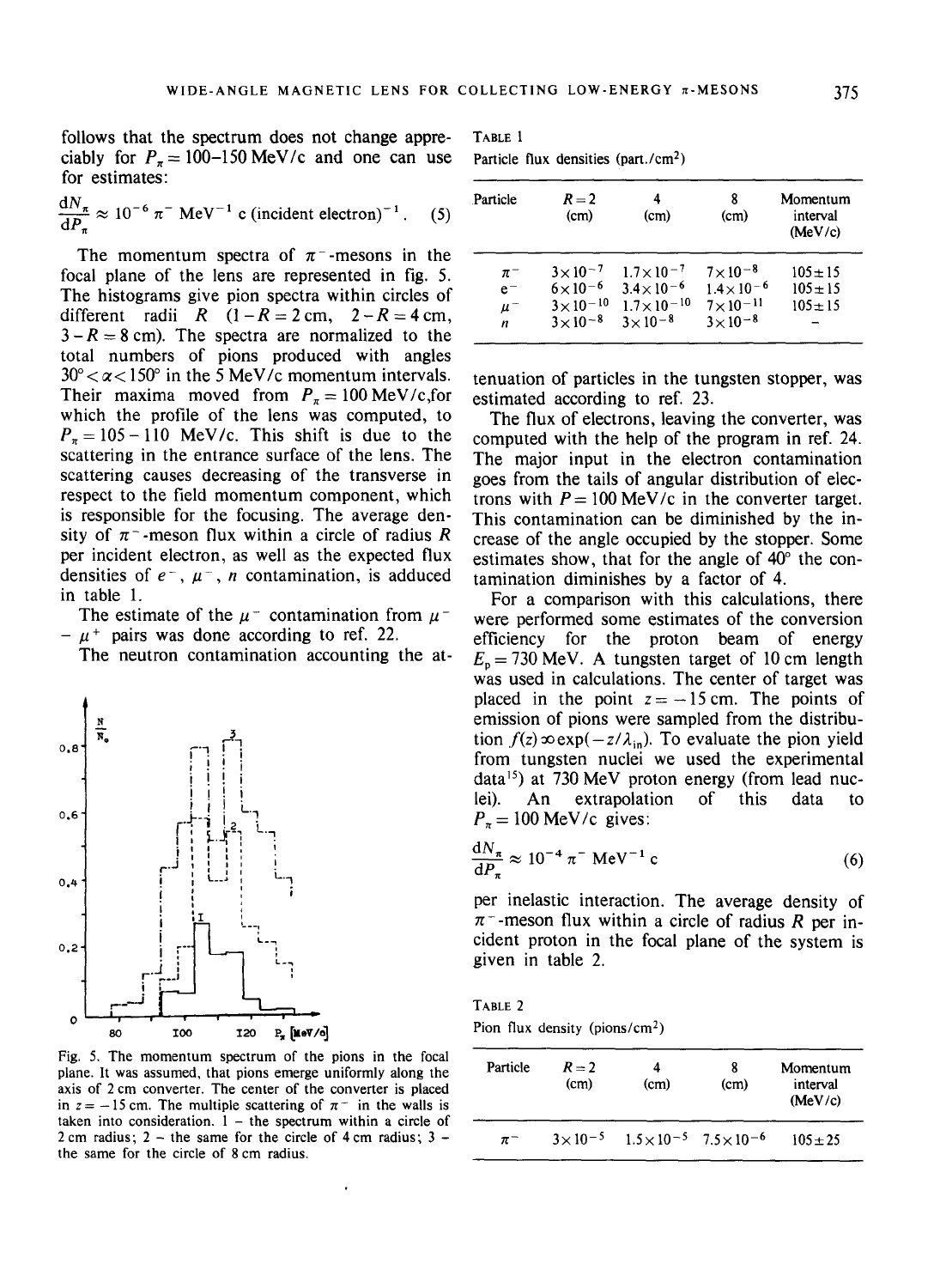It should be noted that in this case the momentum spectrum of pions is more wide than for the electron conversion. This is connected with the chromatic properties of the lens for extended sources.

In the case of the proton conversion an operation with the pion beam in the focus of the system will be difficult, apparently, because of very high proton and neutron fluxes. A local shield after the converter is not enough in this case, so it will be necessary to have a special channel to transport the meson beam in an area with the better radiation conditions.

### **5. Conclusions**

The principal and technical possibility of creation of the focusing device, that can collect practically all low-energy pions produced in the converter, was shown in the paper. The described construction is a sketch project of one possible variant of such systems. We considered the limit parameters of the system (a field, a current, a heat loading). This parameters can be optimized and diminished for the concrete constructions. We have given the detailed description of some technical details of the focusing device to show, that the modern development of the strong pulsating magnetic fields technique  $(B>100 \text{ kOe})$  and the large pulsating currents technique  $(I>1 MA)$  allows to choose the parameters of such systems in the indicated range of fields and currents without any fear of the principal technical difficulties.

Unlike the considered system, the presently existing wide-angle focusing devices with the static magnetic fields<sup> $4,5,7$ </sup>) have two obvious failures: (a) a small in comparison with  $4\pi$  acceptance angle, (b) large longitudinal dimensions, so that the particle trajectory lengths are about the decay length for low-energy pions. Creation of systems with the large pulsating magnetic fields will allow to enlarge the acceptance angle by a factor of 10-20 and to decrease the lengths of trajectories up to about 1 m, that practically excludes the pion decay. This will allow to increase the conversion efficiency almost by a factor of 100. Especially attractive seems to be the possibility of production of sufficiently intensive meson beams at electron accelerators of 1 GeV or more energy, because of their lower cost and because of the lower activation of the electrical and physical equipment under the electron beams.

The authors are much indebted to valuable discussions with acad. A. N. Skrinsky, drs. T. A. Vsevolozskaya, V. I. Kupchik, V. I. Karasyuk, G.I. Villewald, V. I. Zaicev, A. D. Chernyakin and B. Ya. Chudaev.

#### **References**

- 1) V. P. Dzelepov, V. P. Dmitrievsky and V. V. Col'ga, in Problemy Yadernoy Fisiki i Fisiki Elementarnyh Chastiz *(Problems of nuclear physics and physics of elementary particles)* (Nauka, Moscow, 1975) in Russian.
- <sup>2</sup>) V. I. Gol'dansky, Trudy III Vsesoyuznogo Soveschaniya po Uskoritelyam (Proceedings of the III Soviet Particle Accelerators conference) vol. I (1973) p. 62, in Russian.
- 3) N. N. Blochin, Ibid., 43.
- 4) V. M. Abazov, B. P. Dzelepov, E. S. Kuz'min, G. A. Molokanov, O. V. Savchenko, G. P. Reshetnikov and E. P. Cherevatenko, Preprint OIYaI P13-879, in Russian.
- 5) Particle Accelerators 5 (1975) 57.
- 6) R. L. Burman, R. L. Fulton and M. Yakobson, Nucl. Instr. and Meth. 131 (1975) 29.
- 7) p. Kofoed-Hansen, J. Lindhard and O. B. Nielsen, Det. Kgl. Danske Vidensk. Sels Kab., Math-Fys. Medd. 16 (1950) 25.
- 8) V. V. Vladimirsky, E. K. Tarasov and Yu. V. Trebuchovsky, Pribory i Technika Eksperimenta (Soviet Journal on Installations and Technique of Experiment) N 1 (1956) 13, in Russian.
- 9) L. L. Danilov, S. N. Rodionov and G. I. Sil'vestrov, Jurnal Technicheskoy Fiziki (Soviet Journal of Technical Physics) 37 (1967) 914, in Russian.
- 10) T. A. Vsevolozskaya, L. L. Danilov, V. N. Karasyuk and G. I. Sil'vestrov, Trudy II Vsesoyuznogo soveschaniya po uskoritelyam, vol. II (1972) 224, in Russian.
- <sup>11</sup>) T. A. Vsevolozskaya and G. I. Sil'vestrov, Jurnal Technicheskoy Fisiki 43 (1973) 61, in Russian.
- 12) G. S. Villewald, V. N. Karasyuk and G. I. Sil'vestrov, Preprint IYaF SOAN 75-98, in Russian.
- 13) D. G. Baratov, V. M. Valov, R. A. Rzaev, B. L. Rykov and 1. M. Shalashov, Pricladnaya Mechanika i Technicheskaya Fisika (Soviet Journal of Applied Mechanics and Technical Physics), N 3 (1974) 133, in Russian.
- 14) B. F. Baratov, A. V. lljin, V. M. Pakin and G. I. Sil'vestrov, Trudy I Vsesoyuznogo soveschaniya po uskoritelyam 1 (1969) 283, in Russian.
- 15) D. F. R. Cohran, P. N. Dean, P. A. Gram, E. A. Knapp, E. R. Martin, D. E. Nagle, R. B. Perkins, W. Y. Schlaer, H. A. Thiessen and E. D. Theriot, Phys. Rev. D 6 (1972) 3085.
- <sup>16</sup>) H. Nagel, Zeits. für Phys. 186 (1965) 319.
- 17) I. Endo, K. Baba, H. Fuju, Y. Sumi, S. Anami, S.Ninomiya, S. Kato and A. Marakami, Phys. Lett. 47B (1973) 469.
- 18) y. Sumi, in Proc. INS Symposium on *Electron and photon interactions at resonance region and related topics,* Tokio (1975) p. 185.
- 19) H. H. Fisher, in Proc. of the 6th International Symposium on *Electron and photon interactions at high energies,* (1975) p. 75.
- 20) B. Rossi, *High energy particles* (Prentice-Hall, Inc. Englewood Cliffs, New Jersey, 1952).